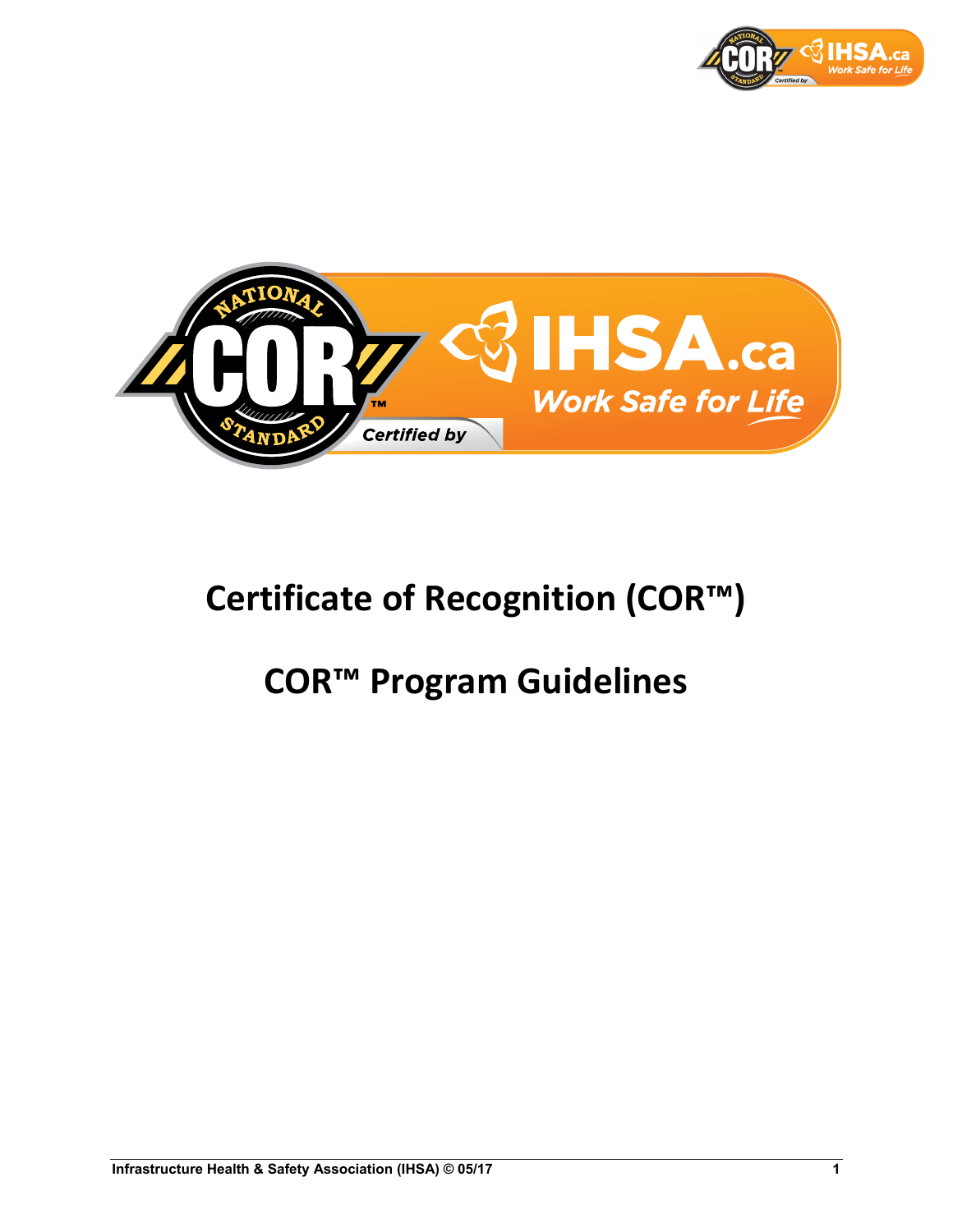

## **Table of Contents**

### **Contents**

| 6. Out-of-Province COR™ Reciprocity (for bidding purposes only) 17 |  |
|--------------------------------------------------------------------|--|
|                                                                    |  |
|                                                                    |  |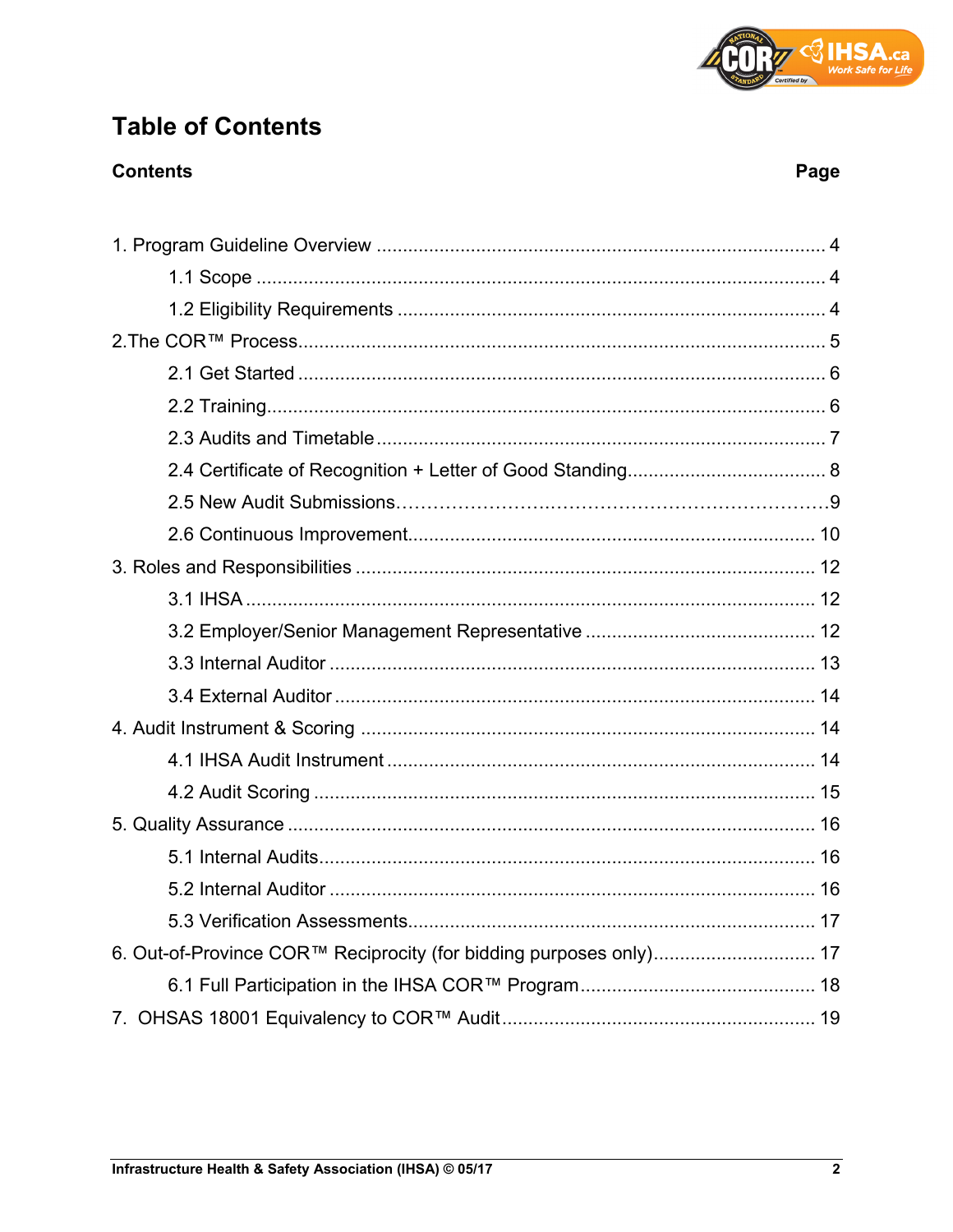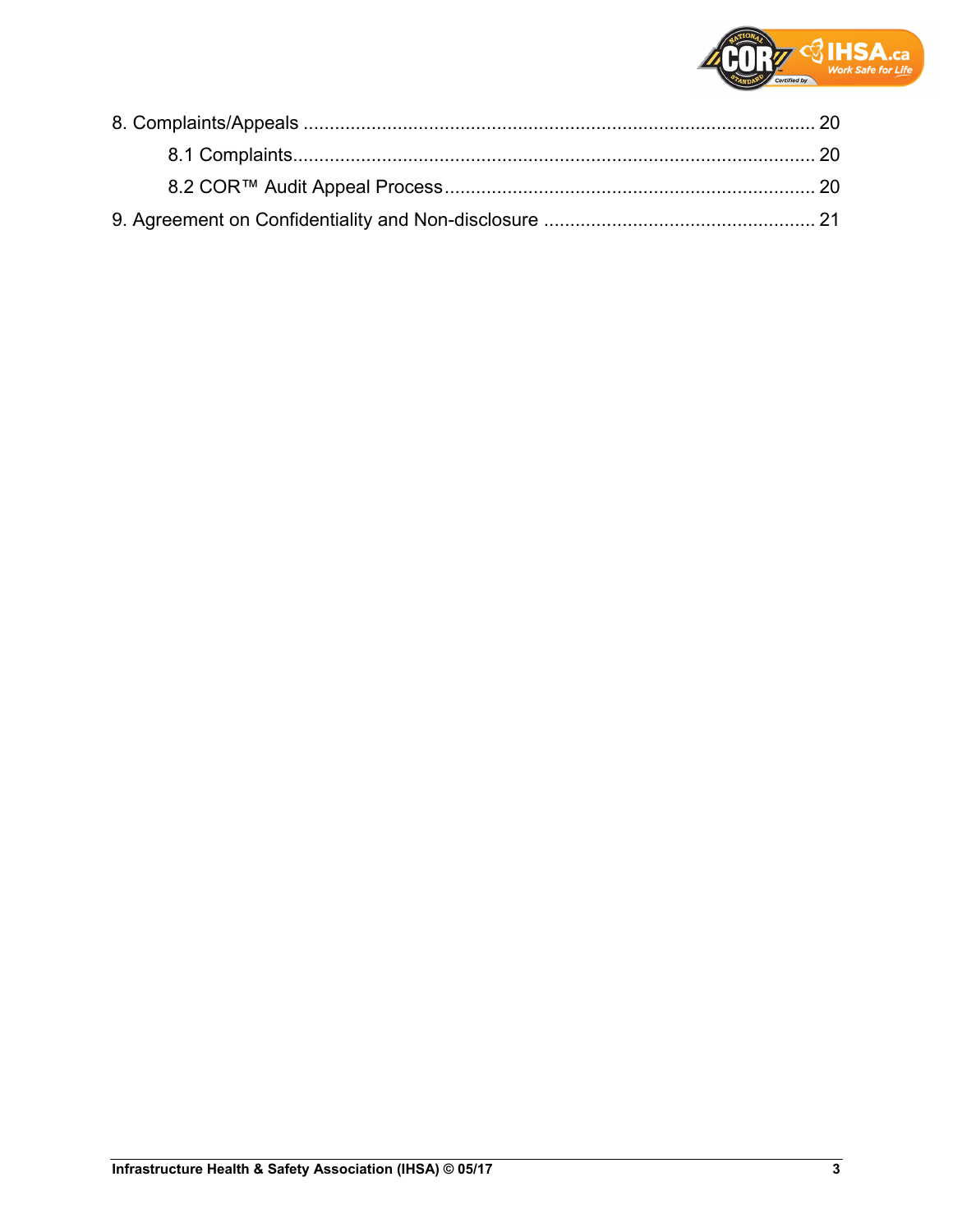

### **COR™ Program Guidelines**

#### **1. Program Guideline Overview**

The *COR™ Program Guideline* is designed to provide employers with the information needed to ensure that audits are performed in accordance with the Infrastructure Health & Safety (IHSA) COR™ auditing protocol and that COR™ registered Employers maintain their health and safety management system according to IHSA's COR™ auditing standards.

#### **1.1 Scope**

This Guideline applies to employers and other persons who are actively involved in IHSA's COR™ program. It is intended specifically, to assist Employers who are participating in or are considering registering for the COR™ program.

#### **1.2 Eligibility Requirements**

The COR™ program requires the employer have an active Ontario Workplace Safety and Insurance Board (WSIB) account in good standing. Employers having more than one account, and who intend to have several of their accounts participating in COR™, must register each account separately by providing IHSA with the corresponding WSIB firm numbers. IHSA will only audit those accounts which have been registered under COR™. To obtain a Certificate of Recognition, each WSIB account registered by the employer must independently achieve its own COR™.

IHSA recommends the employer have a functioning health and safety program in place for at least one year\*. This program should contain the 19 elements required for IHSA's COR™ audit. These elements may be listed under other headings so long as the basic intent of those elements is covered. The auditor, both internal and external, will take this into consideration when reviewing the audit.

\* The COR™ Audit requires the review of an organization's health & safety program documents and supporting evidence which may involve accessing documents from the most recent year.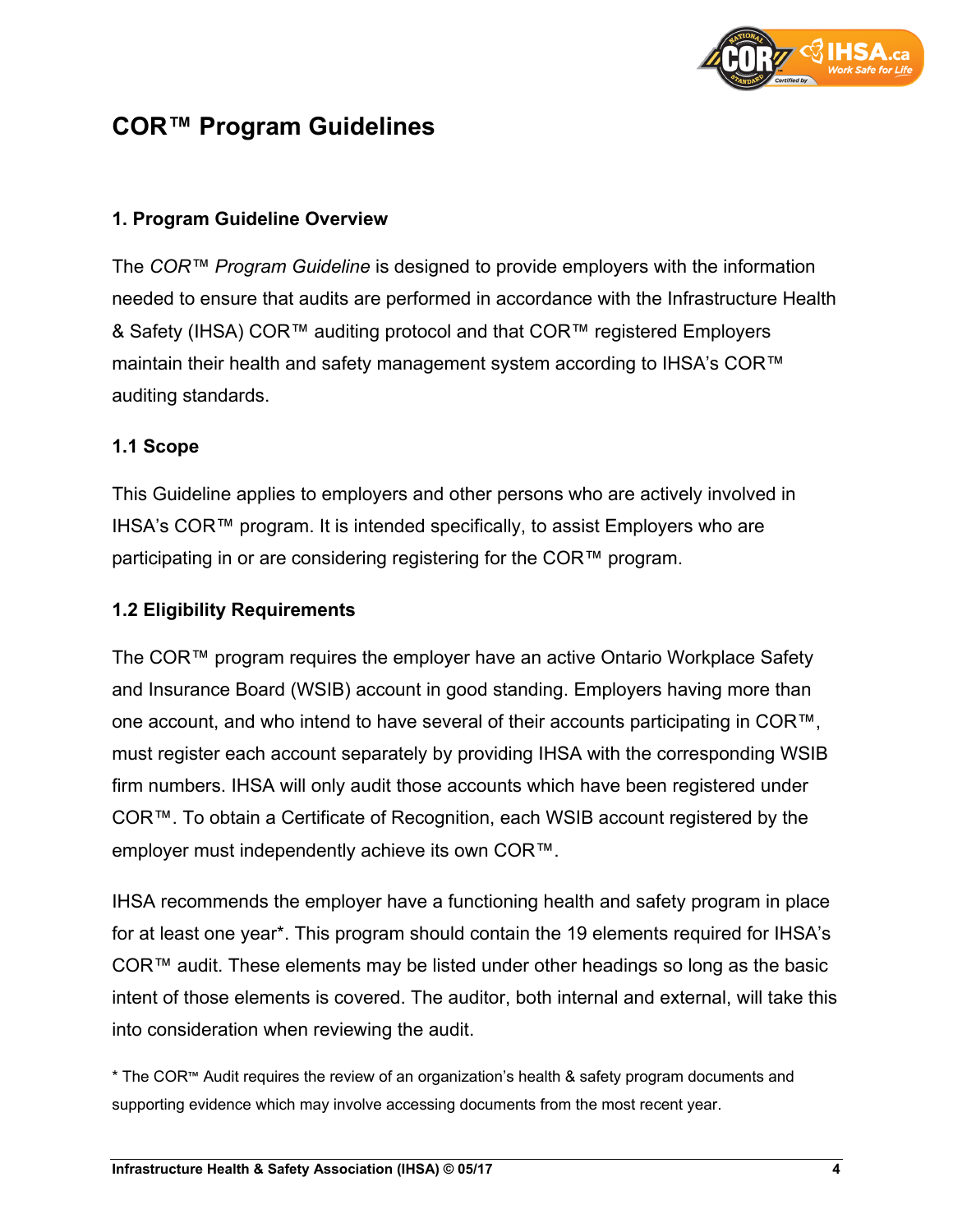

#### **2. The COR™ Process**

The COR™ certification is valid for three years from the date of certification, provided the employer performs and successfully completes internal maintenance audits in the second and third years and complies with the terms and conditions of the COR™ program. All internal audit results must be validated by IHSA.

A **Letter of Good Standing** issued in year 2 and 3 verifies that the audit elements and auditing standards are maintained by the Employer.



#### **The COR™ Process – Companies with Multiple Accounts**

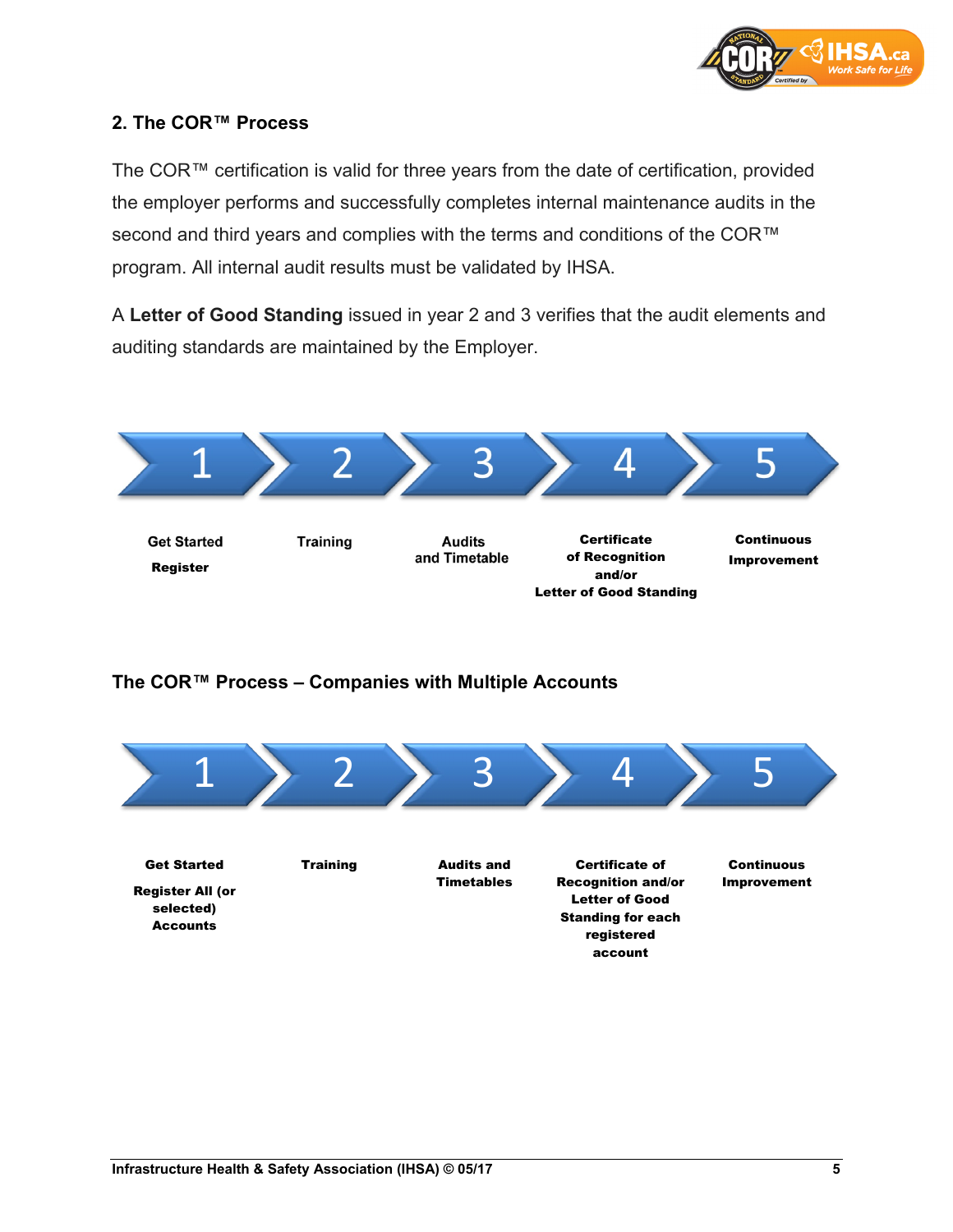

#### **2.1 Get Started - Register**

- Visit the IHSA website (**[www.ihsa.ca](http://www.ihsa.ca/)**) and complete the *[COR™ Application](https://ihsa.formstack.com/forms/cor_application_form)* Form. This can be found under the COR™ tab.
- For companies with multiple WSIB accounts select the accounts which you want to register in the COR™ program and fill in an application for each
- Submit completed form(s) to IHSA via fax (905-625-8998) or email **[cor@ihsa.ca.](mailto:cor@ihsa.ca)**
- It is the employers responsibility to ensure the COR™ application form is complete and accurate.
- Once received by IHSA, you will be registered in the program and your progress is tracked.
- Upon registration your company name will be published on IHSA's website.

#### **2.2 Training**

- As part of the organization's commitment to the COR™ program, a representative from Senior Management must attend the following workshop
	- o COR™ Essentials (1/2 day)
- One designated permanent full-time employee must complete the following IHSA training to qualify as the Internal Auditor:
	- o COR™ Essentials (1/2 day)
	- o Basic Auditing Principles (1 day)
	- o COR™ Internal Auditor (1 day)
	- o Introduction to Hazard & Risk Management (1 day)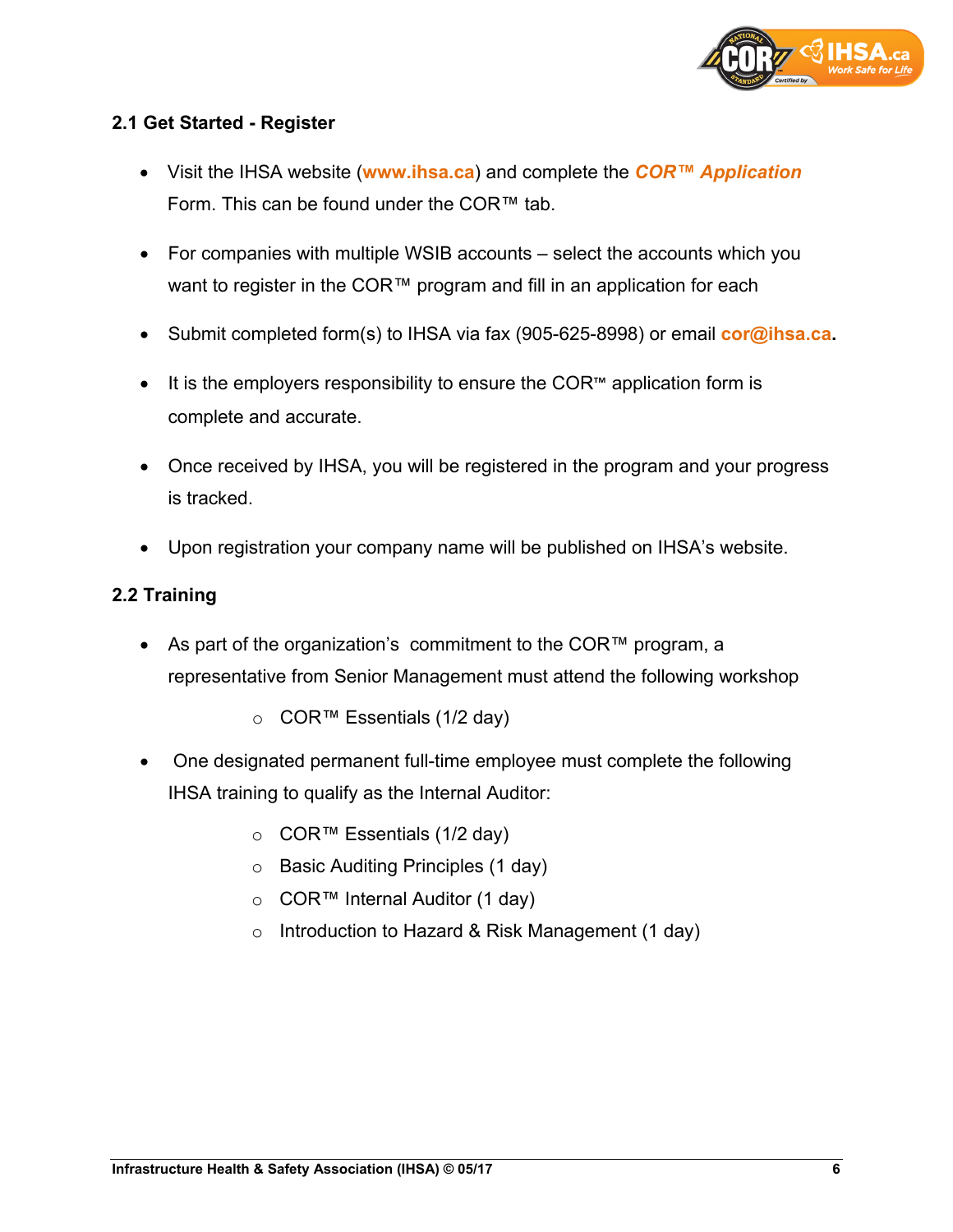

Requests for training exemptions must be submitted to and approved by IHSA and include:

- The title of the course(s) for which they wish to be exempt
- Supporting transcripts and course outlines from the **training provider\*** for the course(s) they wish to use in lieu of the IHSA programs
- Courses must have been completed within five (5) years prior to the submission to IHSA for exemption
- Exemptions will be granted on an individual basis.

A completed *[COR-Training Exemption](http://www.ihsa.ca/pdfs/cor/forms/cor-training-exemption-form.pdf)* form must be submitted with acceptable documentation which includes transcripts and official course outline. Course certificates and wallet cards are not considered acceptable documentation. Professional experience will not be accepted in lieu of training.

\*For this purpose, only CFCSA member organizations and/or other recognized organizations that provide lead auditor training will be recognized as training providers

#### **2.3 Audits and Timetable**

Upon registration, the Employer is provided with an electronic copy of the COR™ audit package which includes the audit instrument and instructions.

The designated Internal Auditor must submit the completed audit instrument and all supporting documents and forms. For year 2 and year 3 this documentation must be submitted prior to the organization's designated anniversary date.

The employer is responsible for ensuring the audit is completed and submitted according to the timeframes. Failure to do so may result in the company not receiving COR™ certification or a Letter of Good Standing and is placed as 'pending' on the IHSA website..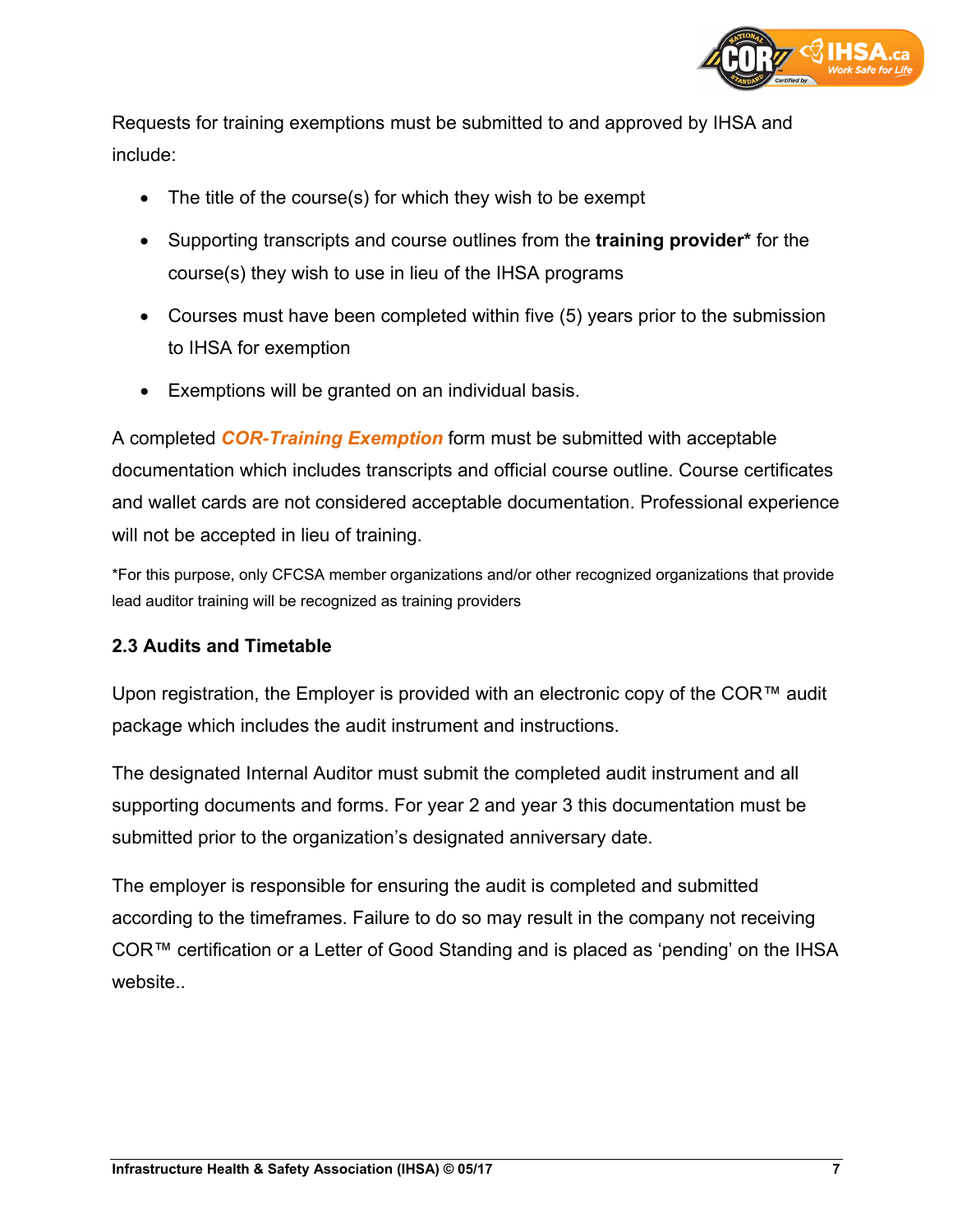

#### **Year 1 Internal Audit & External Audit Certificate of Recognition Year 2 Internal Audit Letter of Good Standing Year 3 Internal Audit Letter of Good Standing Year 4 Re-register for External Audit** Cycle 1 Cycle 2

#### **2.4 Certificate of Recognition + Letter of Good Standing**

Upon successful completion of the External Audit(s), the employer will be issued a Certificate of Recognition. The certificate is valid for 3 years. The date of issue of the Certificate becomes the employer's **anniversary date**. A letter of good standing is issued for each 12 month period in years 2 and 3 in which the employer successfully completes the internal audit.

#### **Year 1**

- The employer will submit the completed internal audit and all supporting material in hard copy format (health & safety program and any documents such as completed forms, schedules, lists etc. used as verification) to IHSA for review. IHSA reserves the right to accept electronic format submitted by the organization provided it has been pre-approved by IHSA.
- For companies that have registered multiple accounts for the COR<sup>™</sup> program and that have a single Health and Safety Management system (policy and program) which covers all the accounts, the designated Internal Auditor has the option of completing and submitting one internal audit which includes supporting documents from all registered accounts.
- Upon receipt of the audit documentation, IHSA will date stamp and log it into the COR™ tracking system.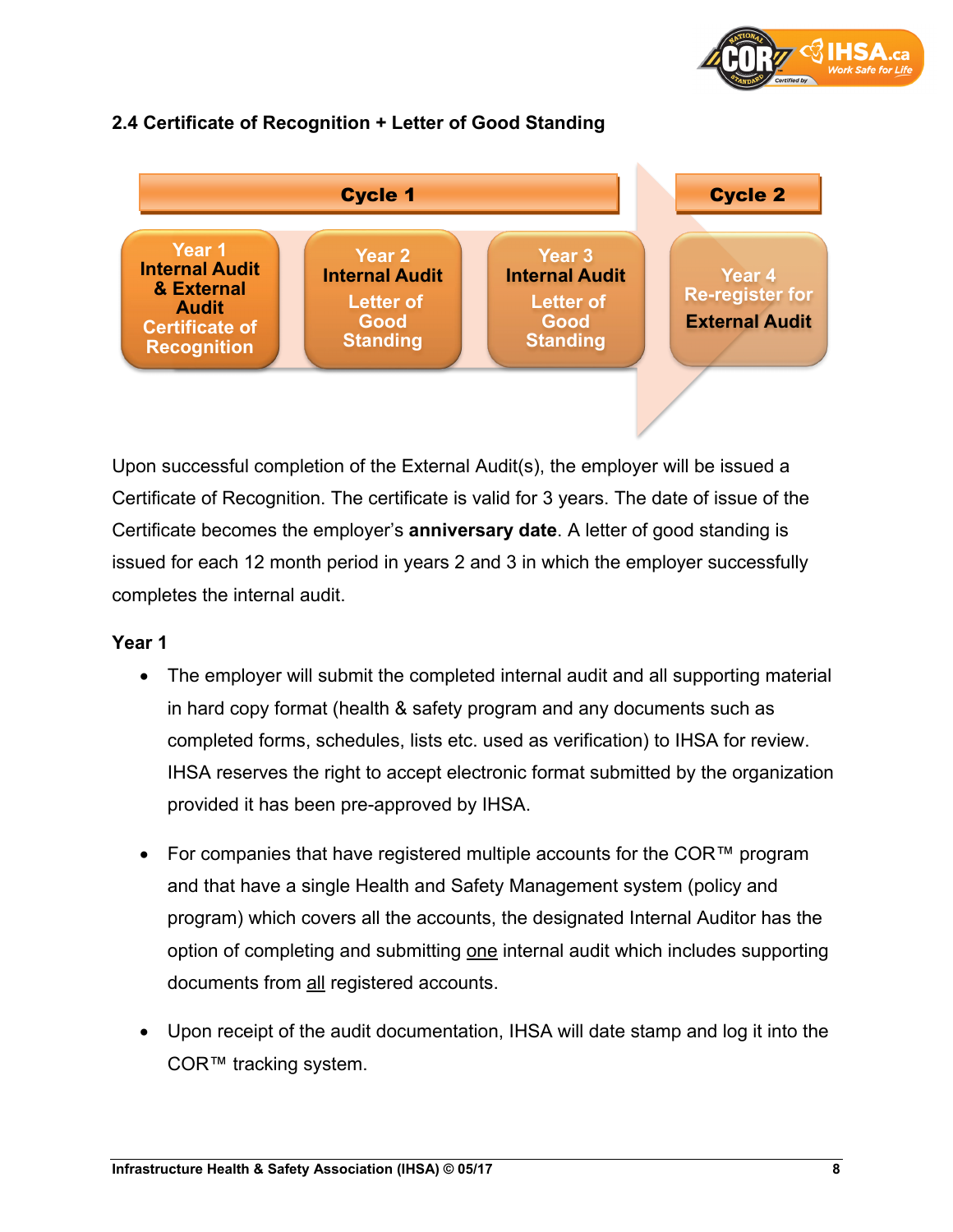

- A preliminary assessment will be conducted to ensure submission is in accordance to COR TM program guidelines. If necessary, employer is notified of any deficiencies and requested to submit for review.
- COR™ Manager assigns the internal audit to an IHSA auditor.
- The IHSA auditor will review the audit and provide written feedback to the participating Employer within 60 days of receipt of the internal audit.
- Failure to complete the COR™ Audit document as directed may result in the audit being returned for required corrections, additions or changes.
- The external audit will be initiated if the internal audit meets the following requirements which include but are not limited to: receipt of supporting documentation, legislated questions achieving 100%, meeting minimum score requirements for each element (65%) and the overall audit (80%) and the quality of evidence submitted .
- For companies with multiple accounts registered, IHSA will perform external audits for each account and upon successful completion each registered account will receive their own Certificate of Recognition.
- If the Employer does not pass the External Audit, IHSA will provide in writing the areas of improvement required. The Employer will have up to 6 months to provide confirmation that corrective actions have been implemented. A re-audit may be required.

#### **2.5 New Audit Submissions**

Upon receipt of a new COR™ internal audit, IHSA will review the submission and complete a detailed desk review within 60-days of receipt of the audit. If successful, IHSA will provide a formal report and an IHSA representative will contact the organization to schedule an External Audit for Year 1.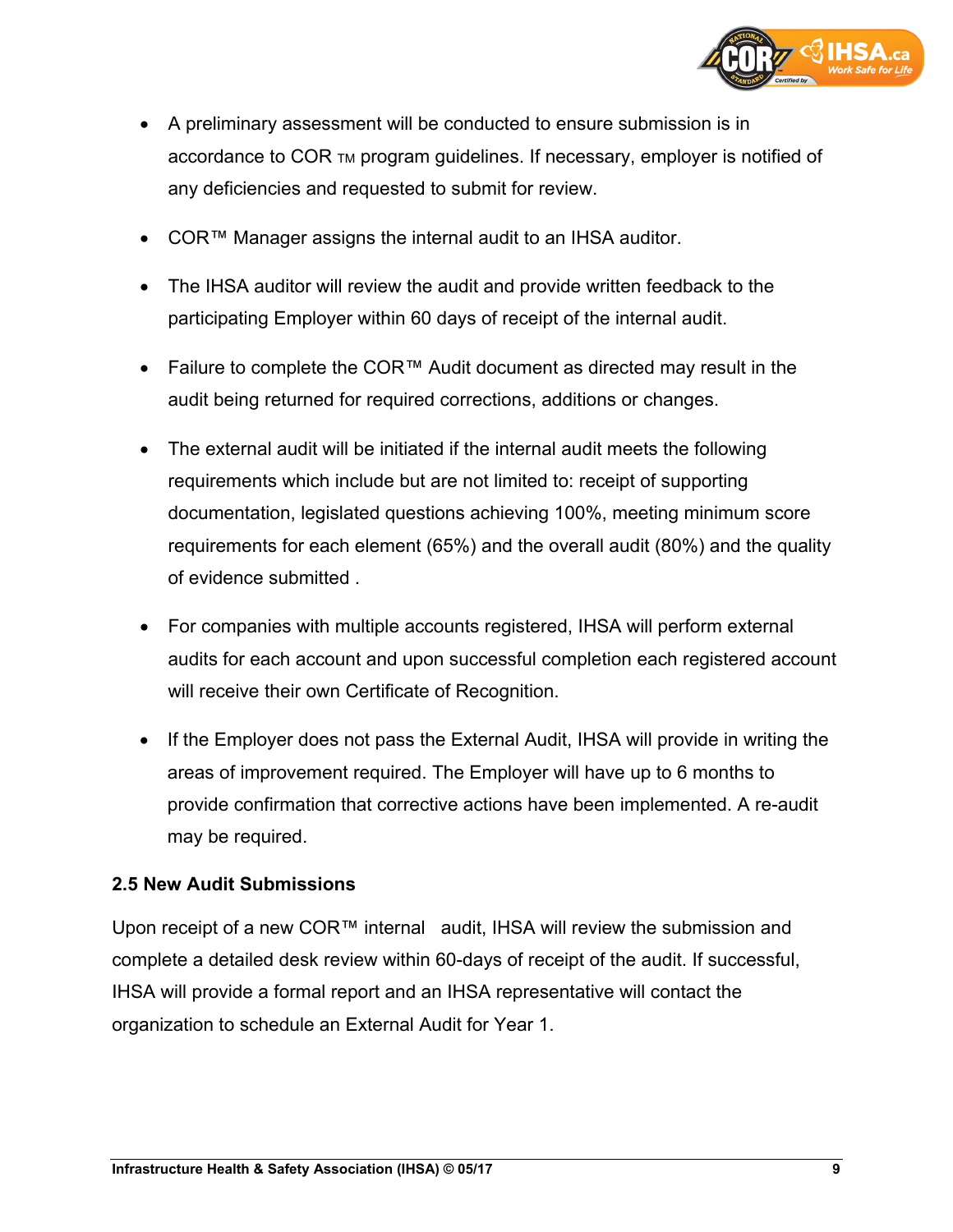

If, after the initial review of the submission, the internal audit does not meet the minimum COR™ standards the organization will be notified of any concerns, errors or omissions with a written report. Upon notification by IHSA, the organization will be allowed a maximum of 6 months from the date of notification, manage the gaps within the report, and notify IHSA of the intent to proceed and schedule an external audit.

If the time period between the notification and the subsequent submission from the organization exceeds 6 months from the date of submission, the organization will need to submit a new audit.

*The organization is encouraged to create and implement an action plan prior to the opening meeting that satisfies the minimum COR™ requirements. Failure to advise IHSA of the intent to move forward to an external audit within the 6-month period will result in the submission of a new internal audit.*

#### **2.6 Continuous Improvement**

#### **Years 2 - 3**

An annual audit must be completed by the designated Internal Auditor and submitted by the Employer prior to the **designated anniversary date** for year 2 and 3. The audit must be in the standard format required by IHSA and include all supporting documentation and a written report. The audit must pass an audit review conducted by the IHSA for the Employer to maintain good standing.

Companies that have registered multiple accounts must complete and submit an Internal Audit for each account registered for year 2 and 3 of the cycle. Once the audit cycle has begun (year 1) the company cannot add additional accounts to this cycle. Any additional accounts must begin at the start of the cycle (beginning of year 1).

Successful completion of the yearly Internal Audit must occur on or before the anniversary date of the Employer's initial receipt of the Certificate of Recognition.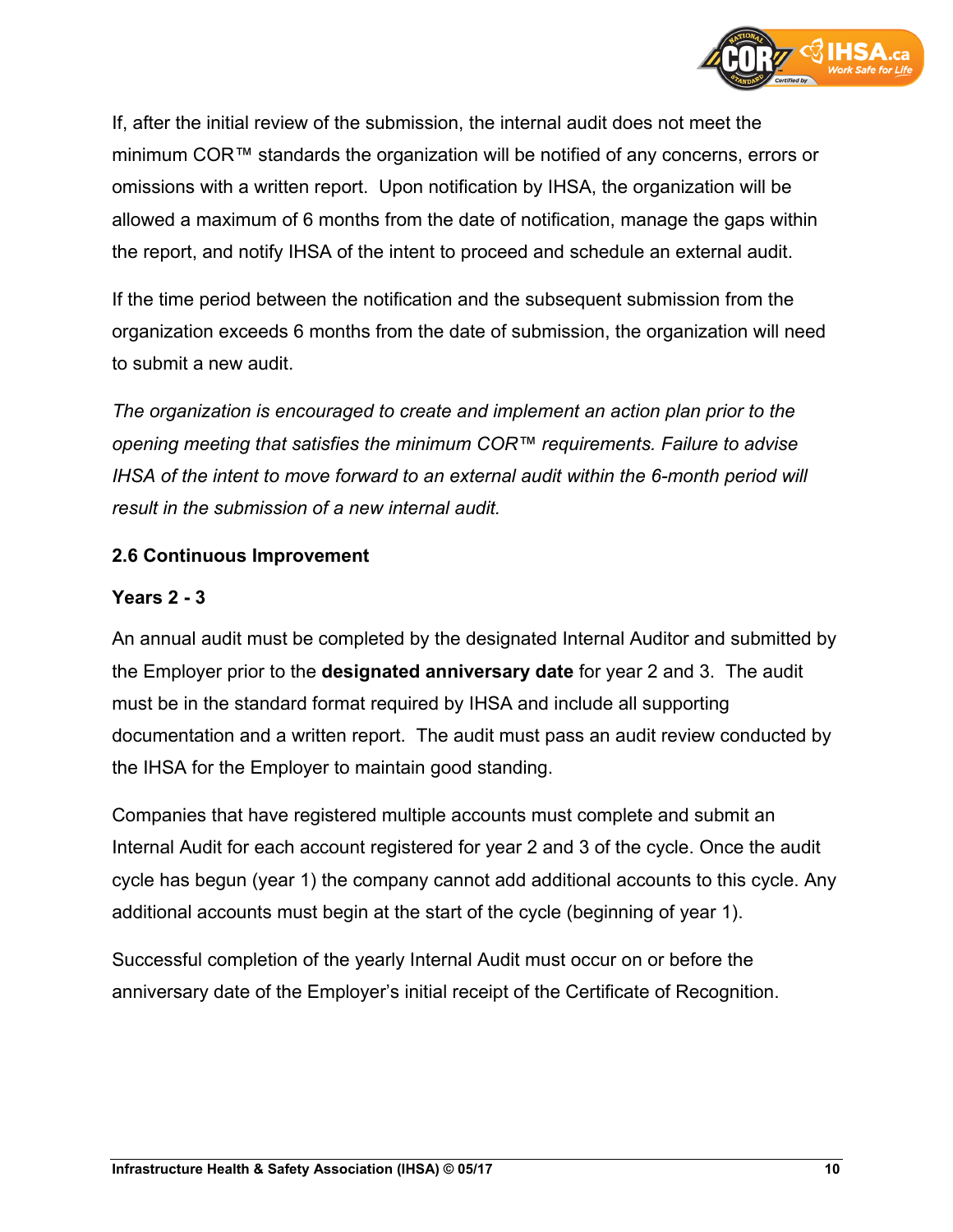

#### **Re-Certification of COR™**

Firms are required to submit their internal audit submission 45 days in advance of their anniversary date. Any COR™ certificate or Letter of Good Standing (LOG) that exceeds 30-days from the anniversary date shall be identified as **'pending'** on the IHSA website. The status will be revised once the firm is successful in achieving COR<sup>™</sup> certification or a LOG is issued.

A COR™ certified firm that fails to meet the minimum requirements of the COR™ Standards will have a maximum of 6 months from the date the COR™ certificate/LOG was issued to satisfy the requirements. Failure to do so will result in the expiration of the certificate.

All dates are subject to the discretion of IHSA. Firms have the option to submit an appeal for consideration.

#### **Year 4**

The end of the third year marks the completion of the COR™ cycle. Continued participation in COR™ requires the Employer to re-register for the program.

For organizations entering Year 4 (Cycle 2) of the COR™ Audit the submission of an Internal Audit **is not** required, however, an External Audit performed by IHSA **is** required to start the new cycle. IHSA will contact the organization 30 – 45 days in advance of their anniversary date to schedule the External Audit.

Although it is not a requirement to submit an internal review in Year 4 (Cycle 2), IHSA encourages the organization to conduct their review in preparation for the External Audit.

Any COR™ certificate or Letter of Good Standing (LOG) that exceeds 30-days from the anniversary date shall be identified as **'pending'** on the IHSA website. Upon successful completion of the Cycle 2 Audit an organization will be granted certification and will begin a new 3 year cycle.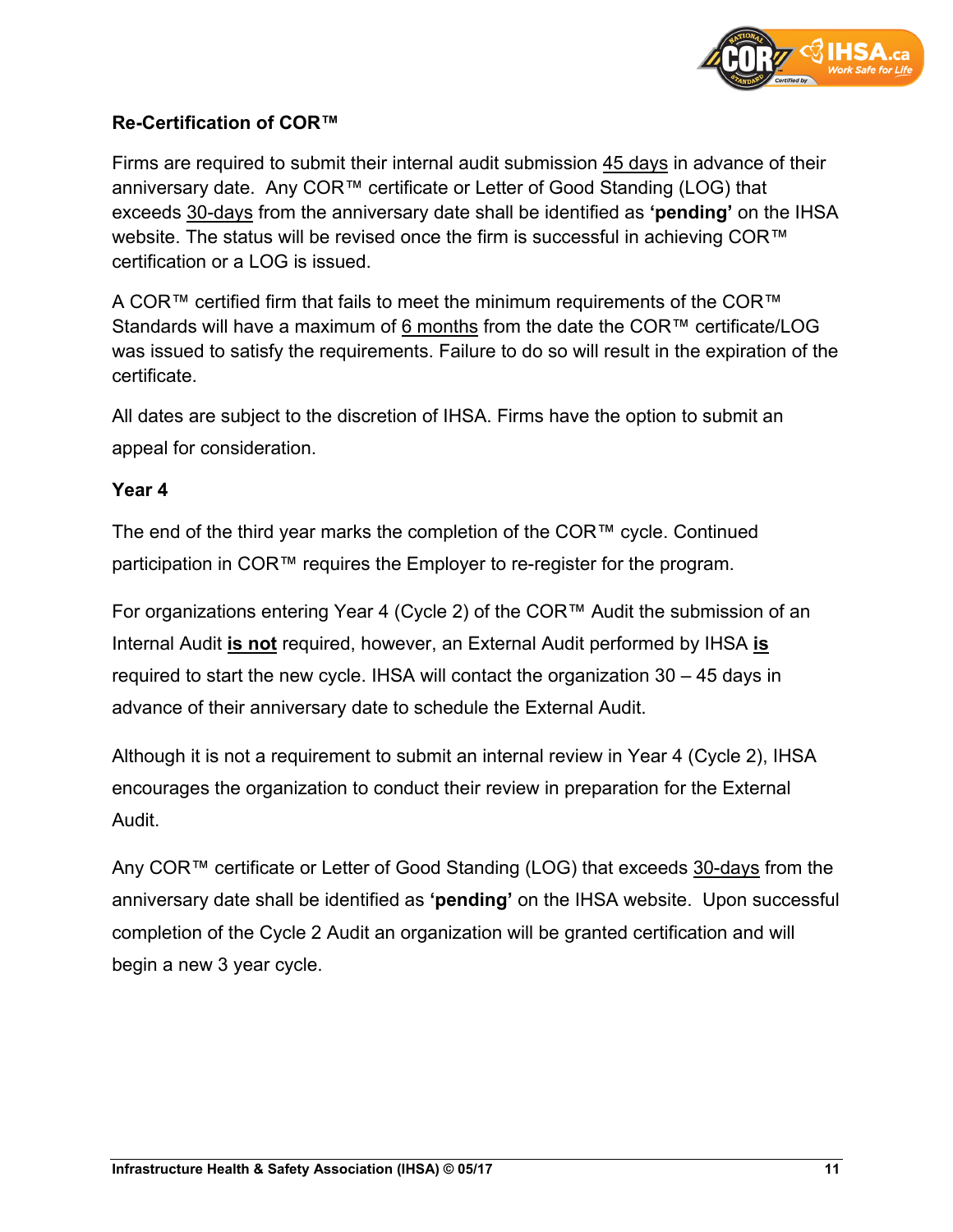

#### **3. Roles and Responsibilities**

#### **3.1 IHSA**

IHSA oversees the COR™ program in Ontario. As a result, the following procedures, training, and information are managed by IHSA, but are not limited to:

- managing the COR™ Program Guidelines
- designing and maintaining the programs used to train the internal auditor and senior management
- reviewing and/or validating all audits submitted for the COR™ audit process
- ensuring all COR™ audit standards and protocols are followed for the program
- fostering a positive audit environment by assisting and co-operating with member employers so that audit objectives can be met
- maintaining the COR™ information database
- controlling the security and confidentiality of audit documents and results
- maintaining quality assurance of auditors and the audit process.

#### **3.2 Employer/Senior Management Representative**

In addition to the prescribed training, Employers (Senior Management Representatives) have the following obligations.

- **Notify IHSA immediately** at **[cor@ihsa.ca](mailto:cor@ihsa.ca)** of any changes to company registration information such as WSIB account number, company name, address, personnel affiliated with the COR™ audit etc.
- Ensure audits are properly planned, scheduled and signed off by employer/senior management
- Provide access to facilities and supporting information as requested by IHSA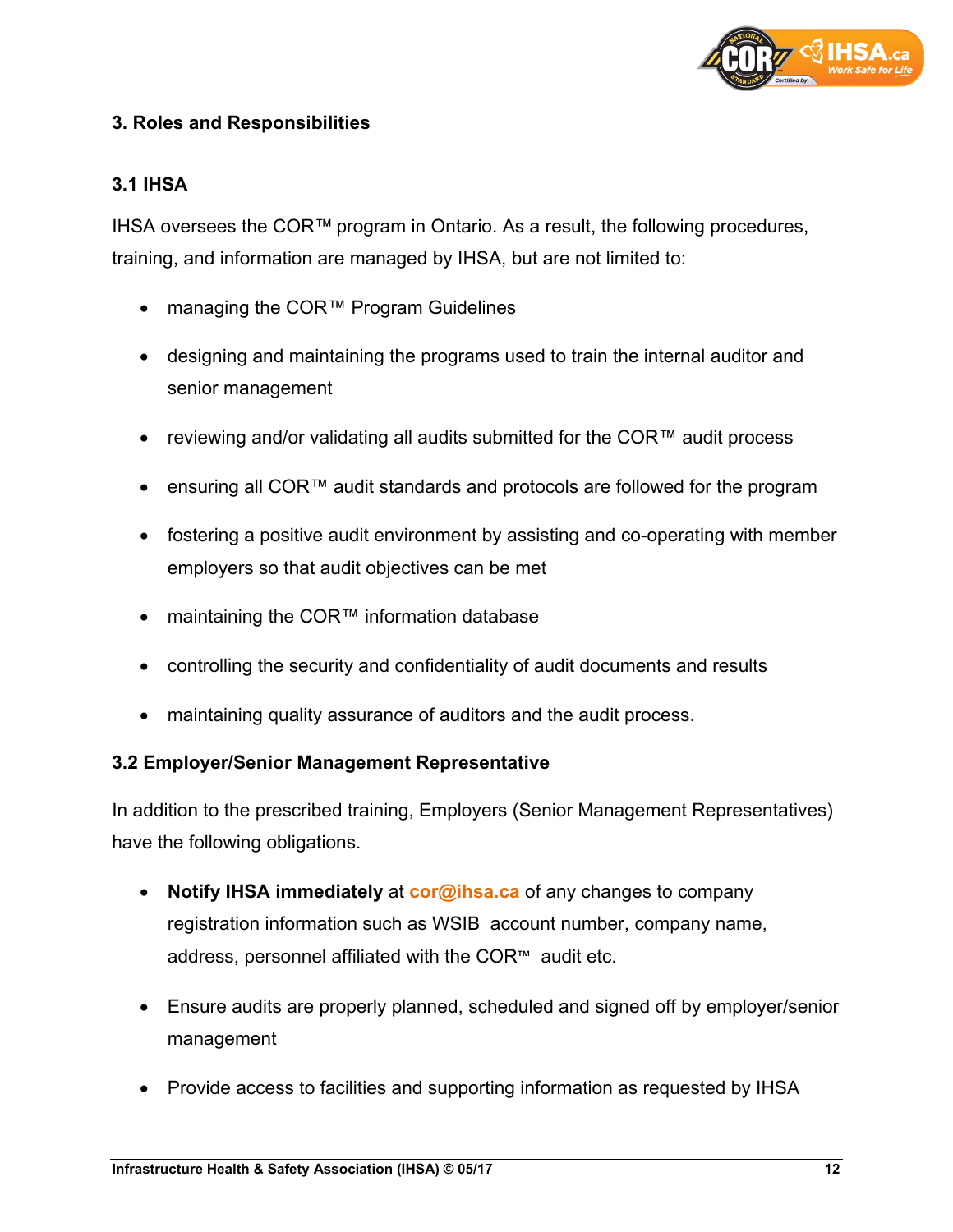

- Actively participate in the COR™ audit process and maintain COR™ training **requirements**
- Provide the IHSA with feedback on the audit process to assist with continuous improvement
- Ensure maintenance of their COR™ status is achieved on an annual basis, always prior to their anniversary date
- Designate a permanent full time employee to act as internal auditor
- If the designated senior management representative is no longer available, the employer is responsible for designating and training a new senior management representative and notifying IHSA in writing of the change
- If the internal auditor is no longer available, the employer is responsible for designating and training a new internal auditor and notifying IHSA in writing of the change.

#### **3.3 Internal Auditor**

To qualify as an Internal Auditor, the employee appointed by the employer must be a permanent full-time employee of the organization and must complete specific IHSA training. The employee's name and records of training must be submitted with the internal audit to IHSA for verification.

The Internal Auditor's responsibilities include but are not limited to:

- Administering and overseeing the organization's COR™ program
- Completing and submitting the Employer's COR™ Internal Audit and the supporting documentation (as set out in Instructions for Completing the COR<sup>™</sup> Audit document) by the anniversary date (date of certificate issue)
- Completing pre and post audit meetings
- Developing a written corrective action plan to ensure continuous improvement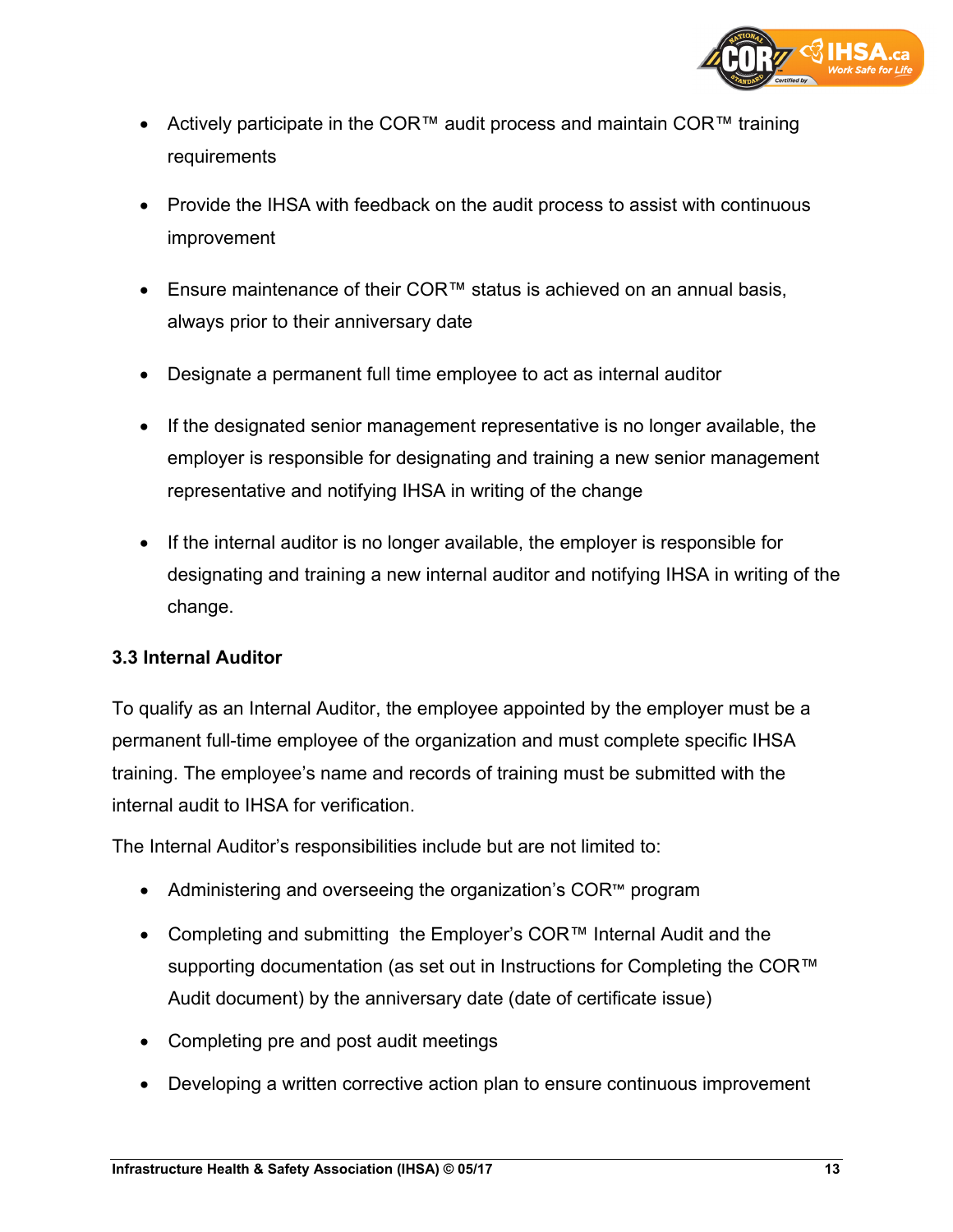

- Providing additional audit information to the External Auditor if requested
- Act as the liaison person between the employer and IHSA for the COR™ program
- Compliance with COR™ program guidelines
- Performing to industry standards and ethical practices.

#### **3.4 External Auditor or Associate Auditor**

The term External Auditor refers to the IHSA employee assigned to provide COR™ auditing services. These services include but are not limited to:

- Reviewing an employer's Internal Audit
- Communicating audit requirements to the employer
- Performing the COR™ audit
- Generating the audit report
- Following a code of ethics
- Maintaining confidentiality

**NOTE:** An IHSA employee who provides consulting services to a specific employer cannot be assigned to act as External Auditor or Associate Auditor to that employer. The External Auditor or Associate Auditor must declare a conflict of interest if circumstances arise between the auditor and the Employer (or their representative) which may be viewed as a conflict.

#### **4. Audit Instrument & Scoring**

#### **4.1 IHSA Audit Instrument**

To ensure accurate and thorough completion of the COR™ audit, the designated Internal Auditor must be knowledgeable on the content and guidelines for using the IHSA COR™ Audit Instrument.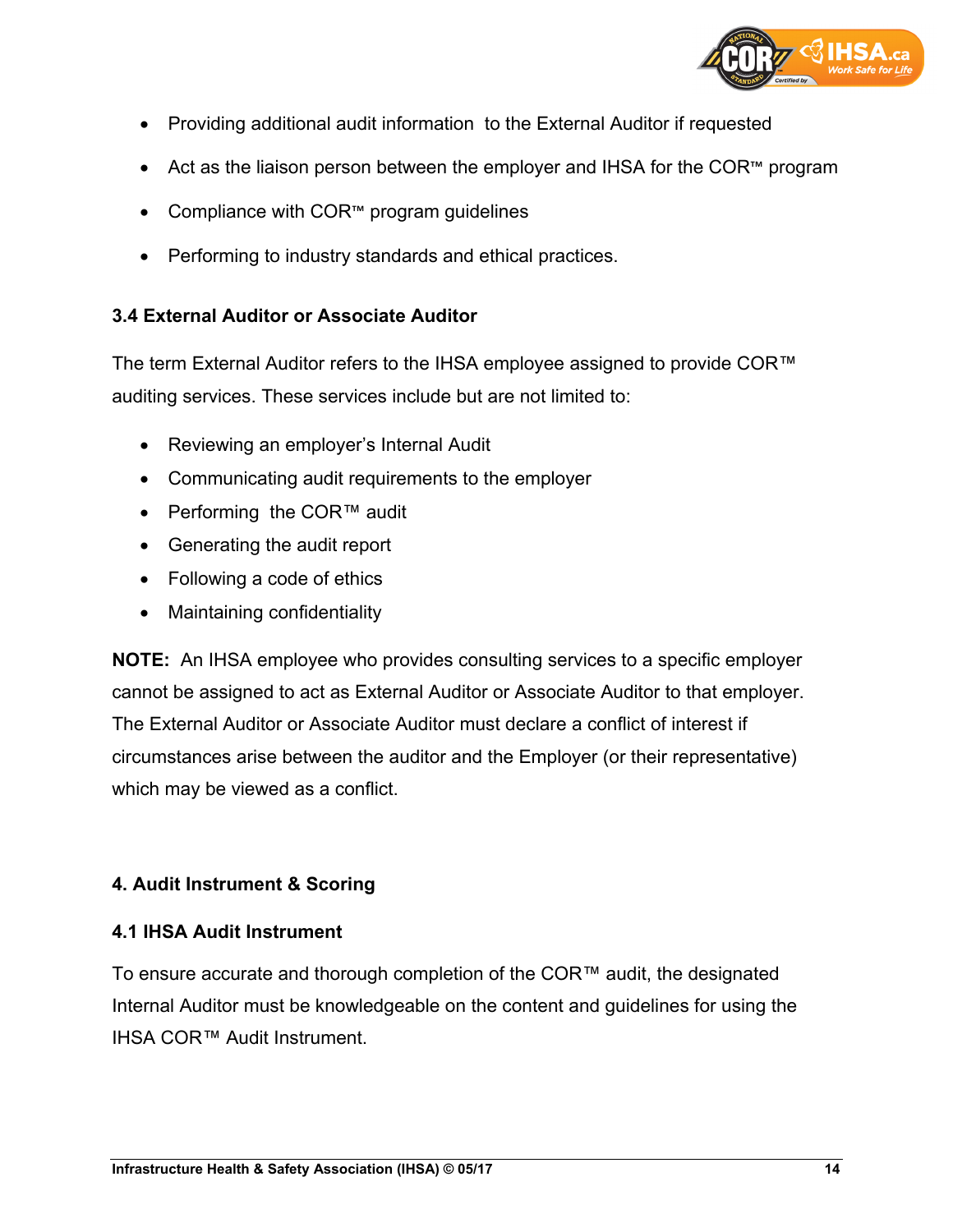

There are nineteen (19) elements in the instrument. The first thirteen (13) are common to all of the provinces and territories that participate in COR™:

- 1. Policy Statement
- 2. Hazard Assessment, Analysis and Control
- 3. Safe Work Practices
- 4. Safe Job Procedures
- 5. Employer Rules
- 6. Personal Protective Equipment
- 7. Preventive Maintenance
- 8. Training & Communication
- 9. Workplace Inspections
- 10.Investigations & Reporting
- 11.Emergency Preparedness
- 12.Statistics & Records
- 13.Legislation

There are also six (6) supplemental elements that are specific to Ontario

- 14.Occupational Health
- 15.First Aid
- 16.Health & Safety Representative/Committee
- 17.Workplace Violence & Harassment
- 18.Return to Work
- 19.Management Review

Additional details of IHSA's COR™ Audit Instrument are provided to the Internal Auditor during training and in the electronic audit package.

#### **4.2 Audit Scoring**

For both internal and external audits, the scoring requirements are:

- Minimum score of **65%** on each element
- Minimum score of **80%** for the overall audit
- Must obtain **100%** on all items identified as legislated requirements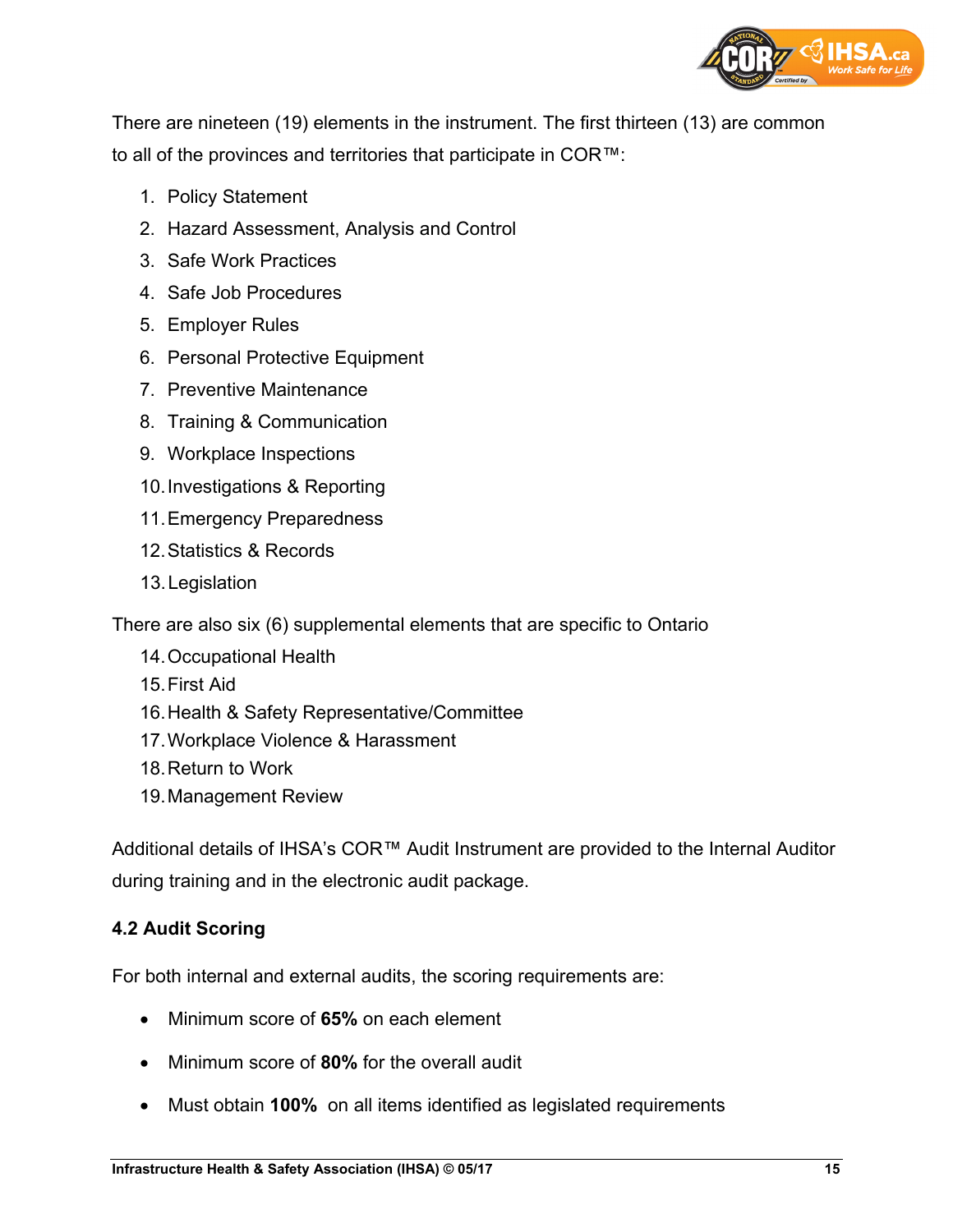

At any time during the audit process, the Employer or Internal Auditor may contact IHSA with audit related concerns or questions.

#### **5. Quality Assurance**

#### **5.1 Internal Audits**

**I**nternal audits will be reviewed by IHSA on an annual basis. At the discretion of IHSA, failure of audits for any reason (i.e. overall minimum score not achieved, legislated requirements not met) may result in any of the following:

- The employer will be given a reasonable time frame (not exceeding 6 months) to attain the minimum standards found lacking and re-submit.
- IHSA reserves the right to grant and suspend/revoke COR™ certification at its discretion. Quality assurance is established through IHSA review of audits and Internal Auditor credentials, as well as by verification assessments.

#### **5.2 Internal Auditor**

The Internal Auditor must complete and submit the audit using the COR™ Audit Instrument provided by IHSA. The audits must be submitted in hard-copy format or other IHSA pre-approved format.

IHSA reserves the right to apply the following condition if the internal audit does not meet the guidelines set out in the audit instrument.

An Internal Auditor may be:

- given 6 months to address the concerns and resubmit the document
- The Internal Auditor may be required to undergo retraining if more than one audit is returned for corrective action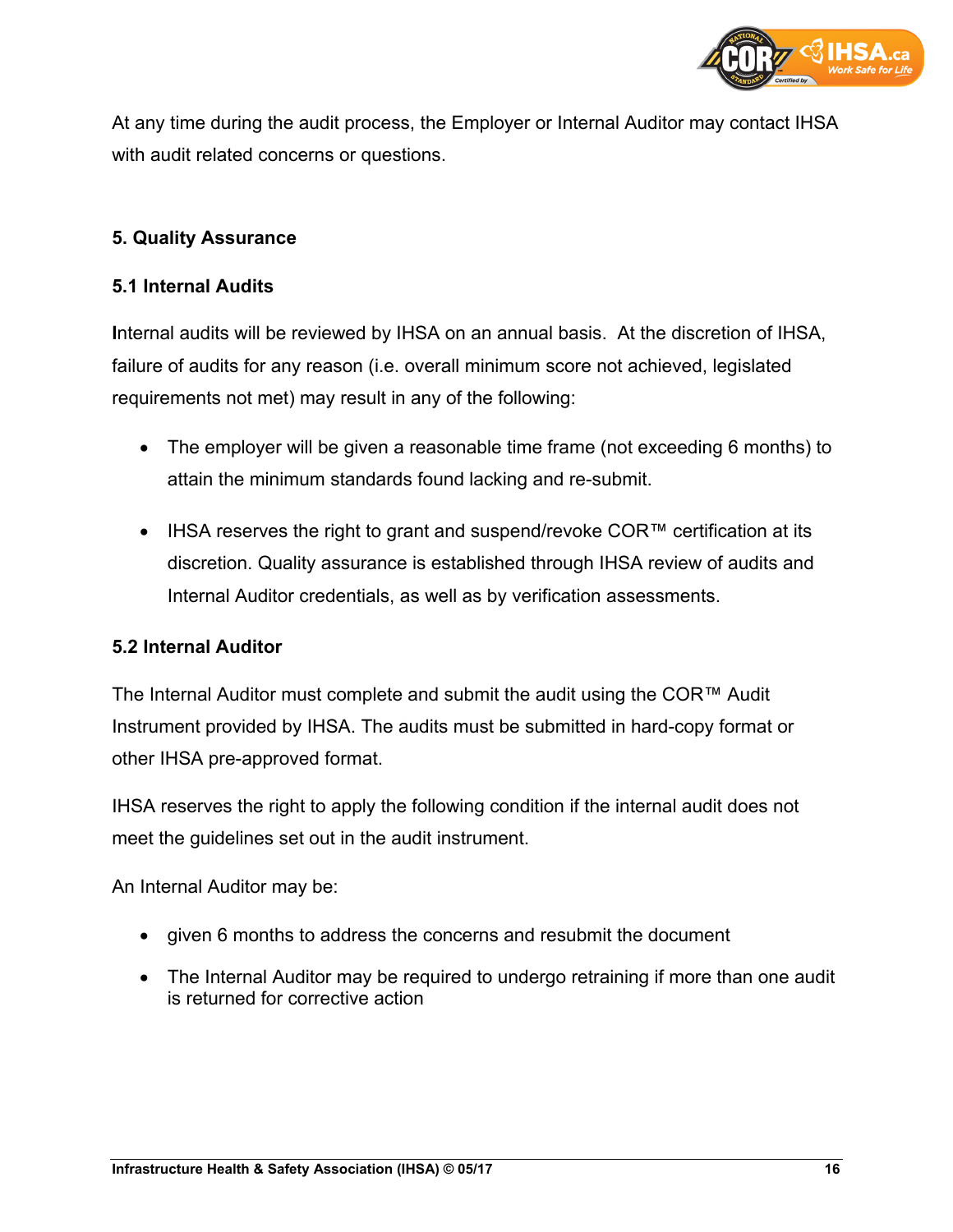

#### **5.3 Verification Assessments**

To assist employers in tracking their progress through the COR™ program, IHSA will post the Employer's name under "COR™ Registered Firms" on IHSA's website.

IHSA also reserves the right to conduct verification assessments on participants at any time. Upon completion of a verification assessment, a formal letter detailing one of the following three options will be sent to the employer:

**No follow-up required** – workplace and employer have demonstrated satisfactory performance of a COR™ participant.

**Corrective action is required** – workplace and/or employer need minor improvements in demonstrating the expectations of a COR™ participant. At IHSA's discretion, an employer will be given a reasonable timeframe to provide confirmation that the corrective action has been completed.

**Complete Audit is required** – workplace and/or employer require major improvements to demonstrate the expectations of a COR™ participant. A new and current internal audit will be required by the employer. At IHSA's discretion, an employer will be given a reasonable timeframe to submit a full and complete employer internal audit for review and evaluation by IHSA. If minimum standards are not verified, COR™ will be suspended and/or revoked. (Additional service fees will apply with the associated audits).

#### **6. Out-of-Province COR™ Reciprocity (for bidding purposes only)**

Under the reciprocity agreement, if an Employer from outside Ontario considers bidding on a project in this province which requires a Certificate of Recognition, they must submit a completed *COR™ - [Request for Reciprocity](http://www.ihsa.ca/pdfs/cor/forms/cor-request-for-reciprocity-form.pdf)* form and attach a letter from the issuing province/territory's CFCSA member organization showing proof of participation in COR™.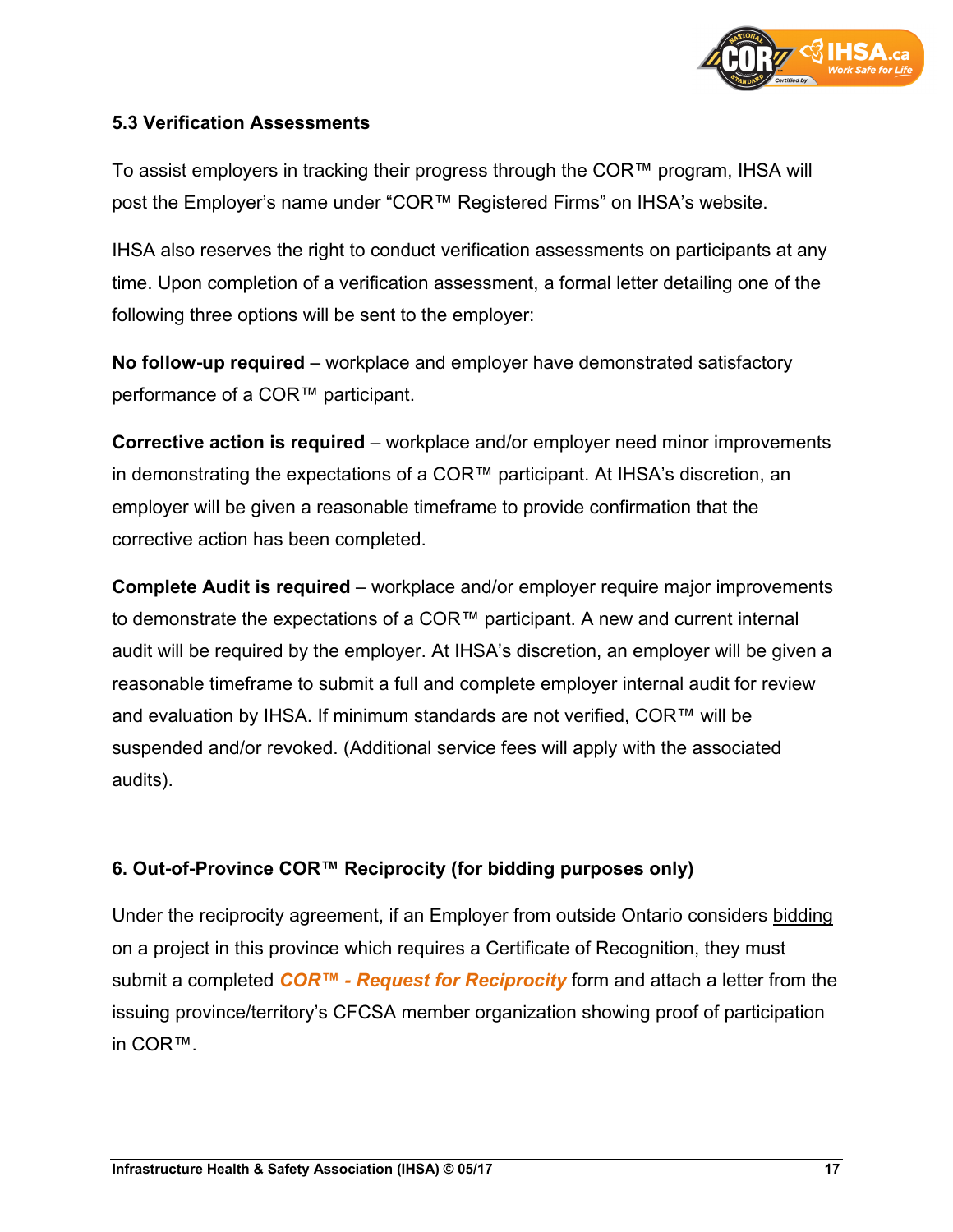

#### **6.1 Full Participation in the IHSA COR™ Program**

If successful in bidding on the project and, if required by the Buyer of Services or if the Employer chooses to be certified under COR ™, the Employer must follow the process set out for registering for COR™ in Ontario. The Employer must then perform an Internal Audit, which will be followed by an External Audit. While the first 13 elements in the COR™ program are similar and meet the national standard between provinces/territories, Ontario has an additional six elements.

The Employer will contact IHSA to complete the following requirements:

- Register as a participating member in COR™. The Employer will be provided with an electronic Audit package for use in completing the Internal Audit.
- Complete the *[COR™-Training Exemption](http://www.ihsa.ca/pdfs/cor/forms/cor-training-exemption-form.pdf)* form. Training provided in each province is not identical and while some equivalencies may exist, the employer's designated Internal Auditor may be required to take additional training through IHSA such as the COR™ Internal Auditor program.
- An audit must be completed by the designated Internal Auditor and submitted by the Employer. The audit must be in the standard format required by IHSA and include all supporting documentation and a written report. The audit must pass an audit review conducted by IHSA.
- The Employer must pass an external audit conducted by IHSA
- Upon successful completion of this process employer will receive the IHSA Certificate of Recognition and a Letter of Good Standing in year 2 and 3 providing they follow the COR™ submission guideline.

For additional information on the COR™ program access IHSA's website at **[www.ihsa.ca](http://www.ihsa.ca/)**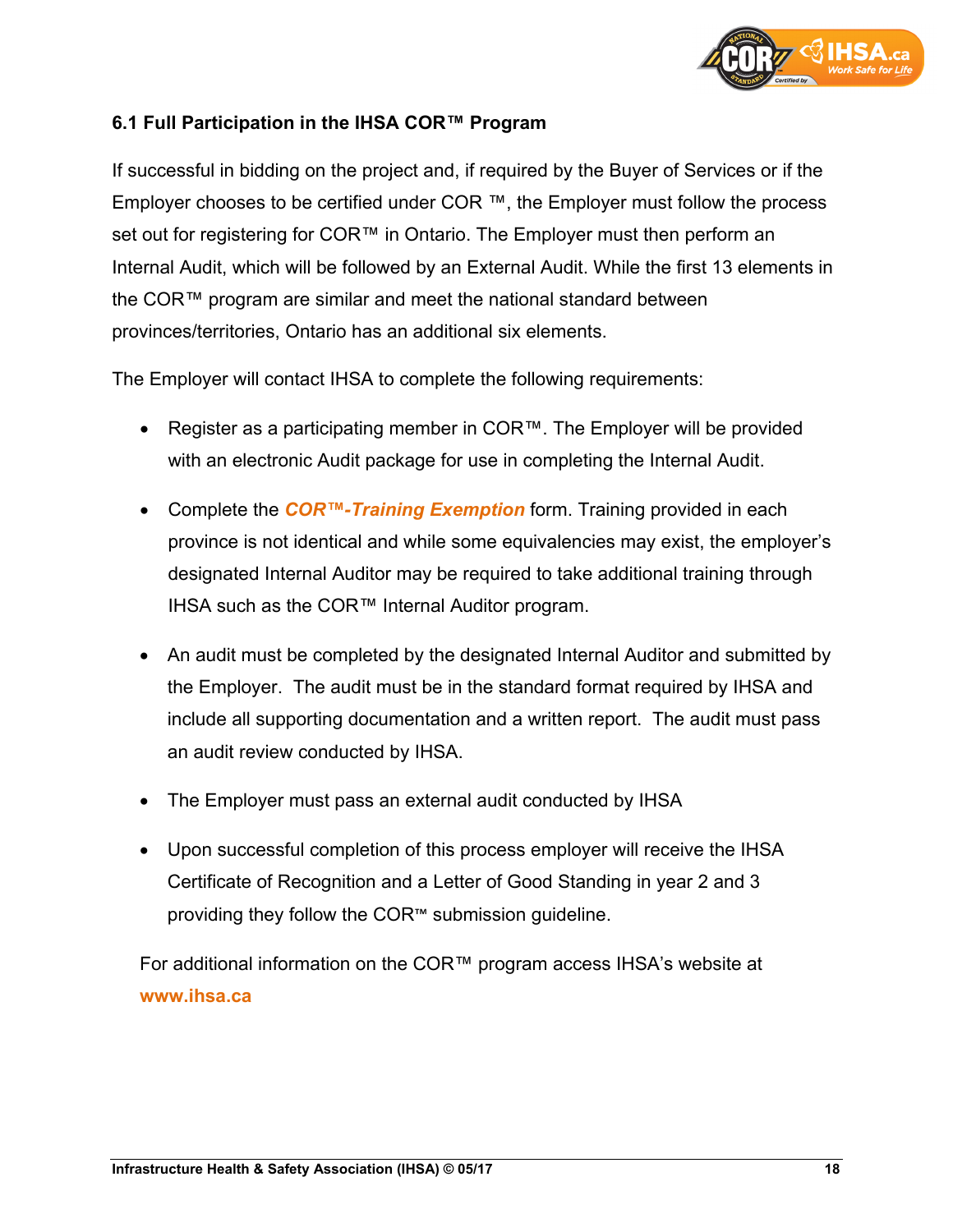

#### **7. OHSAS 18001 Equivalency to COR™ Audit**

- IHSA may consider accepting an OHSAS 18001 as an equivalency to the COR™ audit if the following provisions have been completed:
- The employer will provide the following documents to IHSA with a completed *COR™ - [OHSAS 18001 Equivalency](http://www.ihsa.ca/pdfs/cor/forms/cor-ohsas-18001-equivalency-form.pdf)* form for consideration:
	- o A copy of the most recent OHSAS 18001 Audit Report
	- o A copy of the most recent certificate issued
	- o A current action plan as a result of the OHSAS 18001 audit
	- o A current Environmental, Health and Safety Program
	- o A current copy of management review
	- $\circ$  A documented action plan as a result of the management review
	- o Master Hazard Registry
- Documents will be reviewed by the IHSA Lead Auditor within 30 days of submission
- A standard fee of \$350 + applicable taxes will apply for review of the documentation
- Upon review, the equivalency will be submitted to IHSA management for approval or in the case of a rejected submission, a written justification will be provided to the Employer
- If necessary, provide details of request for additional information from client to IHSA management for review and follow up
- Upon approval by IHSA management a Certificate of Recognition will be issued
- The certification is conditional upon ongoing annual submission of current documentation as set out in the equivalency requirements. A letter of good standing will be issued for year 2 and year 3.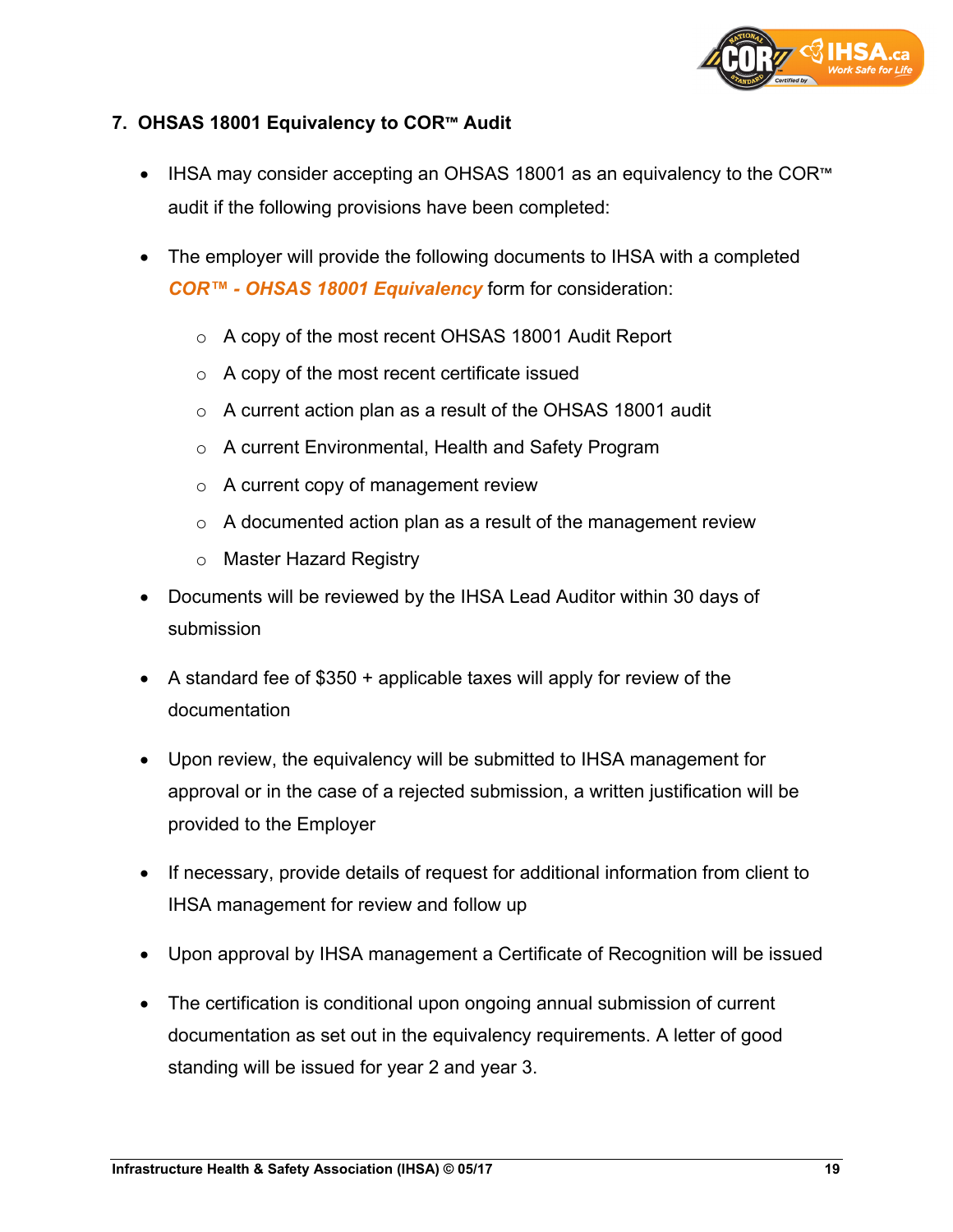

#### **8. Complaints/Appeals**

#### **8.1 Complaints**

- Complaints regarding the auditor, audit process or employer dissatisfaction will be directed to the IHSA
- All complaints must be submitted to the COR™ Consultant using the *[COR™ -](http://www.ihsa.ca/pdfs/cor/forms/cor-complaint-appeal-form.pdf) [Complaints/Appeal](http://www.ihsa.ca/pdfs/cor/forms/cor-complaint-appeal-form.pdf)* form within 7 working days by e-mail, registered mail or fax.
- Employers, employees or the public may file complaints. Any complaints will be investigated by IHSA

#### **8.2 COR™ Audit Appeal Process**

In the event that an Employer wishes to appeal an audit related decision, the following procedures must be followed:

- All audit appeals must be filed with the IHSA COR™ Consultant within 7 working days by e-mail, registered mail using the *COR™ - [Complaints/Appeal](http://www.ihsa.ca/pdfs/cor/forms/cor-complaint-appeal-form.pdf)* form
- The IHSA COR™ Consultant will acknowledge receipt of an appeal within 2 working days by e-mail, registered mail or fax and provide a response within 5 working days of his/her decision.
- If the appeal is unresolved, the Employer may appeal the decision within 7 days to the IHSA Manager of Strategic Programs. The manager will acknowledge receipt of an appeal within 2 working days by e-mail, registered mail or fax. Copies of appeal will be retained in a central file at IHSA Head Office
- The Manager and/or designate will review the appeal.
- A consultation meeting with all parties may be held to discuss any additional information regarding the appeal.